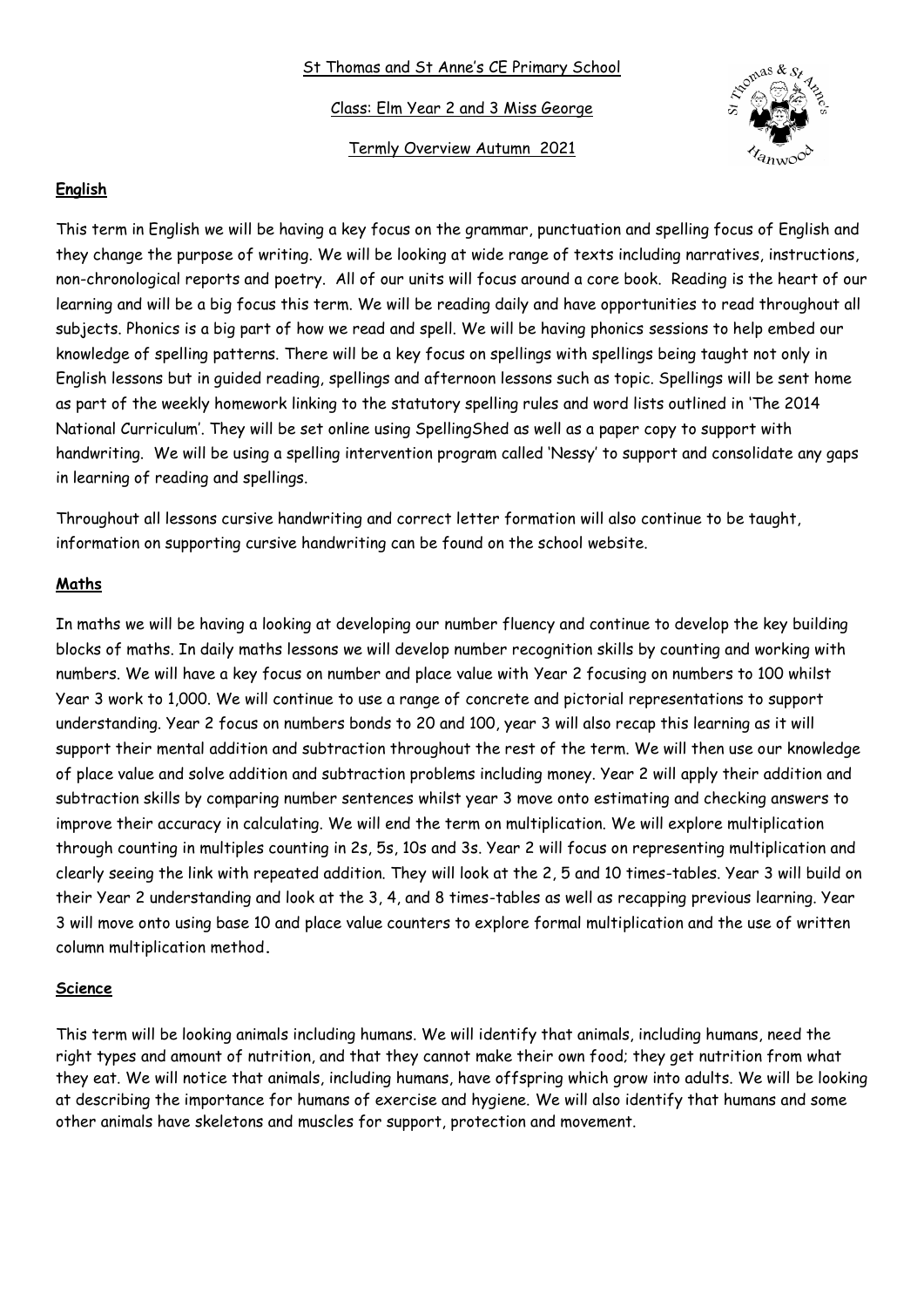## **History**

Our history topic this term is 'The Industrial Revolution'. We will be increasing our understanding of the concepts of key main events in our history including inventions, how society changed for example migration of people from villages to towns, the impact and changes in food and farming during this time and the key locations during the industrial revolution.

# **Geography**:

In geography this term we will be developing our map skills and learning the names of continents and oceans as well as countries. We will learn some of the basic terms that map makers use to describe where in the world places are.

## **Art and D & T**

This term our main focus in Art and D & T will be textiles and sewing. We will develop and use our knowledge of, and skills in, a variety of sewing techniques for joining and decorating fabric in order to design and make our very own product.

We will also be looking at using the media of clay to develop our art skills. We will look into if we can add texture to clay.

# **P.E**

We will use running, jumping, throwing and catching; play competitive games; attack and defend; develop flexibility, strength, technique, control and balance; perform dances; take part in outdoor and adventurous activity challenges; compare performances and make improvements.

This first term, Tuesday sessions will be taught by Mr Evans and Wednesdays lessons by Miss George with support of Dance teacher Mr Anderson.

# **R.E**

We will be looking at the key religious question of 'How do people express their beliefs through worship and celebrations? We will be thinking about our special times in our lives as well as learning about how religious communities mark special times in life. In the second part of the term will be looking a 'Incarnation' and why does Christmas matter to Christians?

### **PHSE**

Me and my relationships in this unit we will be focusing on our feelings, getting help, classroom rules and their purpose, special people and friendships including respectfulness.

In the second half of term we will be learning about 'Valuing differences'. In this unit we will be recognising, valuing and celebrating differences. Developing respect and accepting others. Looking at bullying and getting help.

# **French**

Year 3 will begin to learn basic phrases in the French language. This term we will be developing their knowledge of words and building on basic greetings and numbers.